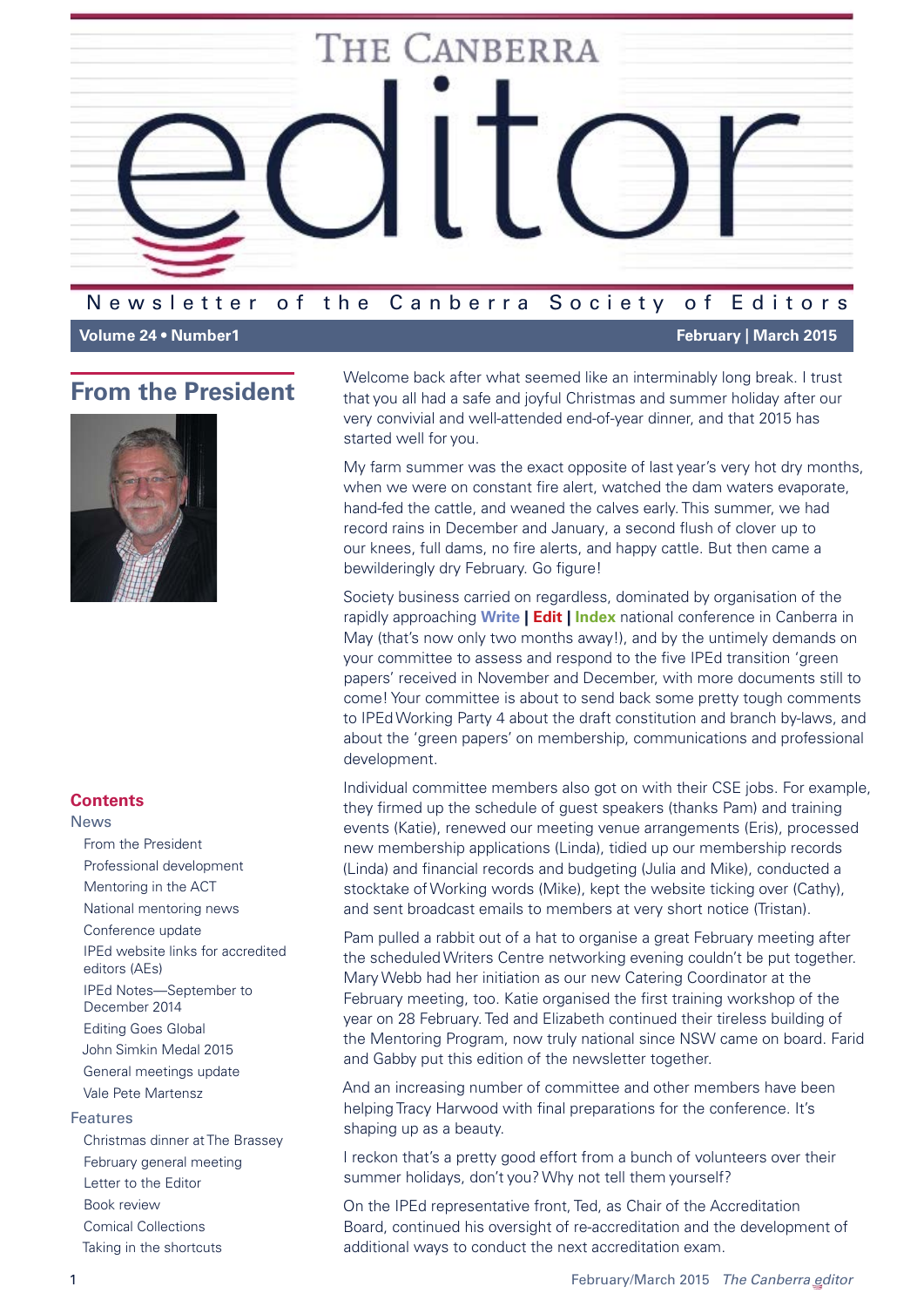# **The next general meeting of the CSE**

All members and their friends are welcome to our next meeting. When? 25 March, 6.00–7.45 pm What? Agile authoring and collaboration in the Cloud. Where? Ferguson Room, National Library of Australia Who? Alexi Paschalidis Action? Put it in your diary, and check the [CSE website](http://www.editorscanberra.org/) and your broadcast emails for details.

# <span id="page-1-0"></span>**Professional development**

# **2015 Training calendar**

Here is a list of potential courses lined up for 2015. If you are interested in attending any of the following full-day courses, please email Katie Poidomani to reserve a place. If we don't get enough interest for a course, it won't run.

Also, if you have suggestions for other professional development courses or training, please let Katie know.

**11 April** Quality Annual Reports **Quickly** 

**6–8 May Write | Edit | Index**, the conference

**13 June** Principles of Plain English for Editors

**1 August** Selling Your Services

**12 September** Academic Editing

**10 October** InDesign

And, acting as CSE's 'observer', I spent three Sunday mornings on IPEd Council phone hook-ups and a fair bit more time providing CSE input on IPEd Council matters. This has been necessary because of my lack of success so far in recruiting a CSE member to replace Ed Highley as our IPEd Councillor. (See Ed's letter in this edition.)

The journey embarked on three years ago to transform IPEd from a federation of seven state societies into a single unitary body of individual members in regional branches is taking its toll. As well as losing Ed's experience and wisdom, two of our six CSE members contributing to the prodigious work and output of IPEd Working Party 4 and its five project teams have recently stood down. We now need volunteers to replace Elizabeth Murphy on WP4 itself, and Anna Boots on the Membership project team. Details were in my broadcast email on 18 February. Please consider offering to take over one of these three roles. We really do need your help with this—a Councillor especially.

Later in the year (probably, because the target date continues to slip), you will be asked to consider the detailed final proposals and vote on whether to accept the transition plan to the unitary 'direct membership model' … or not. Before that final showdown, we should plan to devote a whole CSE general meeting (as we did in 2013) to present and discuss the arguments for and against the proposed transformation. This will be a momentous decision to make; I hope all of you will invest the time and effort to understand the consequences of whatever decision you make.

Meanwhile, your committee and others shall carry on, as for the past 22 years, making sure the Society runs smoothly, remains well-resourced, welcoming and supportive, and meets your needs and expectations. I hope you will all stay on board for the ride, help out as much as you can, and enjoy a prosperous and rewarding year as professional editors.

**Alan Cummine** President

The workshop, Quality Annual Reports Quickly (facilitated by Helen Lewis), is to be held on Saturday, 11 April, at the University House, ANU, from 9:00 to 16:00. Katie is calling for expressions of interest by Friday, 13 March, to determine if we have adequate number of participants to run the course. Please contact Katie if you want to participate.

### Quality Annual Reports Quickly—essential workshop for excellence in annual reporting

Write and publish your annual report without headaches, heartburn and hysteria. Old hands share your experiences, novices learn from the experts. This workshop is facilitated by Helen Lewis, co-author of *The Don't Panic Guide to Annual Report Production* (copy included as handout).

Covered topics include:

- purpose and legal requirements of annual reporting
- planning and managing your project
- best practice in performance reporting
- writing, editing and indexing
- principles of good design
- accessibility and e-publishing formats

### **Katie Poidomani**

Professional Development and Training Coordinator [Katie@edgeediting.com.au](mailto:Katie@edgeediting.com.au) or 0402 904 301.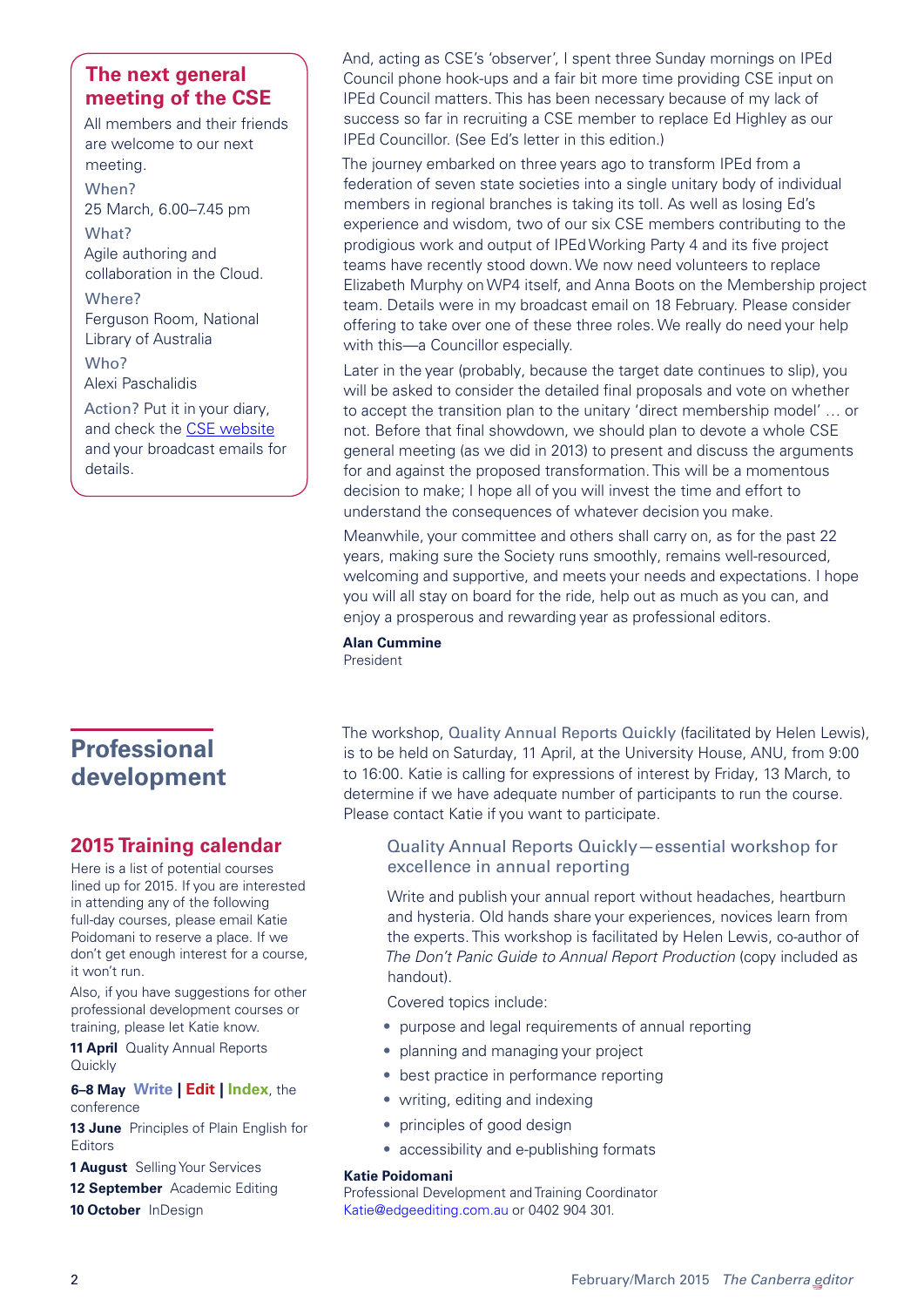# <span id="page-2-1"></span>**National mentoring news**

# **New members**

A warm welcome to these new members!

### **Full members**

Penny O'Hara (February) Matthew Sidebotham (February)

<span id="page-2-0"></span>**Mentoring in the ACT** Over the holiday break, it was great to receive some enquiries from<br>Mentoring in the ACT members wanting to join the National Mentoring Program as mentees. If you think you might be interested too, just email us and I'll send you the application form and guidance notes.

> … but for every mentee, we need a mentor. Would you like to find out more about how you could help others? We run mentoring workshops as often as necessary (either face to face or through Skype), so that potential mentors are confident and ready to help and guide a mentee to achieve their goals. Just email us.

> We've had some fantastic mentoring partnerships in the ACT, ranging from those that grew into lasting friendships, to those that were short and sweet, but still excelled in achieving their aims. Regardless of the format they take, mentoring partnerships are an opportunity to participate in a two-way learning experience—isn't that something you'd like to be part of?

### **Pam Faulks**

Former ACT Mentoring Coordinator [pam.faulks@gmail.com,](mailto:pam.faulks%40gmail.com?subject=) 0437 570 649

### **We have gone totally national!**

As of 9 January 2015, New South Wales joined our mentoring program, so we are entitled to describe ourselves as truly the Australian National Mentoring Program for Editors. We may think of a less clunky title in time, but for now we're just very happy to welcome New South Wales.

In doing so, we also welcome Zoe Hale as NSW Coordinator for the program. She joins the other state/territory coordinators—Kerry Coyle (WA), Davina Dadley-Moore (Vic), Roberta Blake (Qld), Sheelagh Wegman (Tas), Katy McDevitt (SA) and Pam Faulks (ACT) (see late news below). Here is a bit of background about Zoe.



Zoe Hale has been working as an editor and writer for a number of years and currently works for a small business that delivers educational materials online. She recently expanded her freelance work to include editing genre fiction. As a professional member of the Society of Editors (NSW) since 2013, Zoe believes strongly in the value and importance of having a great editorial mentor, and the

benefits of being a mentor. She is excited to be joining the national program for mentoring editors.

NSW editors should contact Zoe at [nicolene.hale@gmail.com](mailto:nicolene.hale@gmail.com) for details about the program, the program's Guidance Notes and application forms for Mentors and Mentees.

### **A bit of history**

This mentoring program started from a small idea within the Canberra Society of Editors. Ted Briggs AE and Elizabeth Manning Murphy DE then ran a pilot program (December 2012 to January 2013) to see how it would work on a wider scale, and then presented a paper about it at the 2013 'Editing across borders' conference in Fremantle, WA. We had barely finished speaking when WA said 'We want to be in that!', and in June 2013, we launched our then 'interstate' program at a CSE general meeting, with a Skype hook-up to WA. It snowballed from there with one state after another joining in, plus international interest. And now, with New South Wales joining, we are complete.

This has not been a totally Canberra effort. Without the coordinators around Australia, who have stuck with it, worked on it to improve it and come up with ideas to make it more and more user-friendly, it couldn't have happened. And without the support of successive CSE committees, and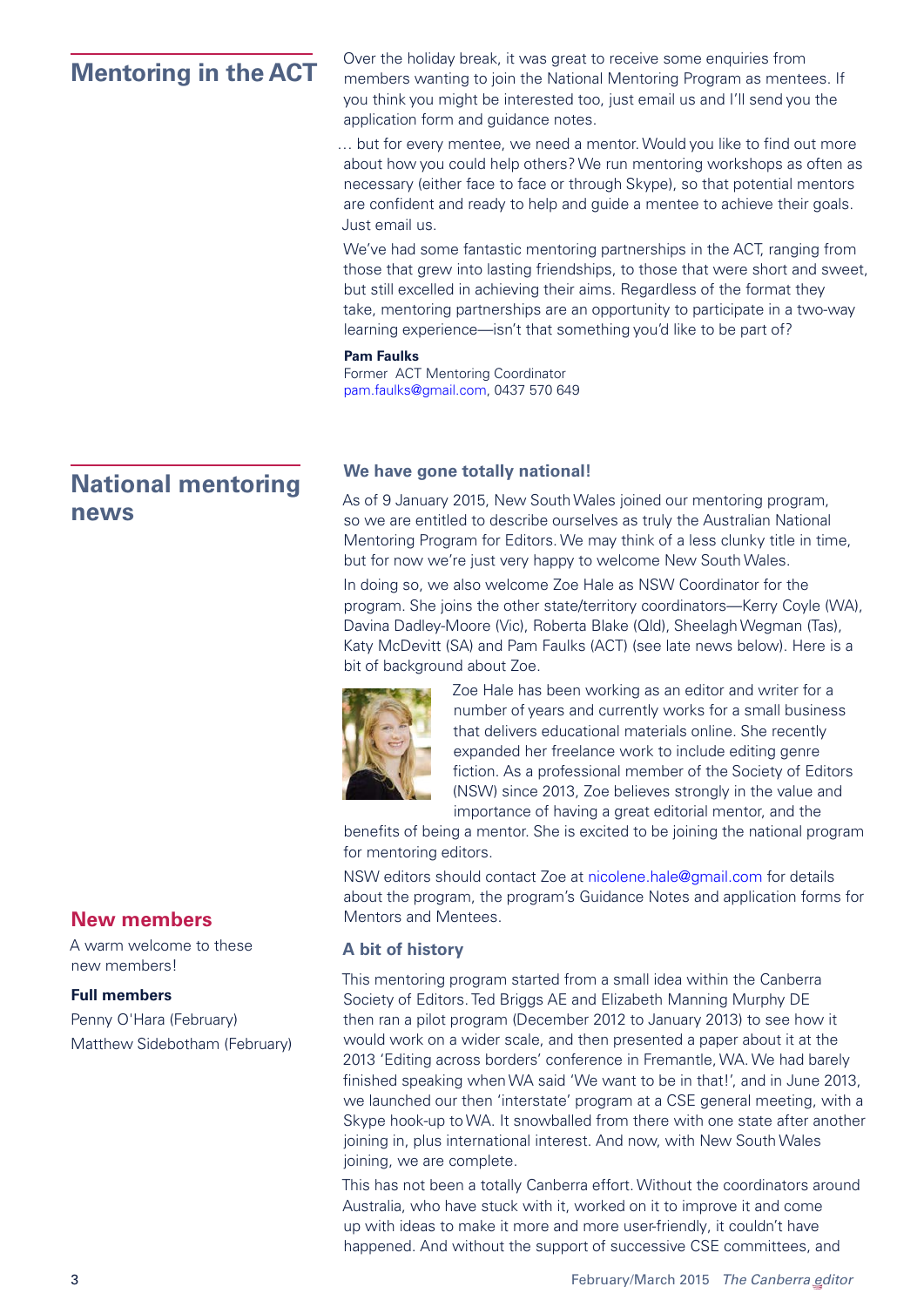particularly Mike Wilkins and Julia Evans (former and present treasurers), it could have been difficult to administer from Canberra. But it's working like a well-oiled engine now, and even when the transition to IPEd support occurs later, it is in great shape to keep going under CSE management.

Thank you to everyone concerned, including two overseas mentors who are currently working happily in the program with Australian mentees. The future looks rosy. Happy New Year to you all.

### **Late news**

Since we wrote this article, Pam Faulks has told us she will have to step down from the ACT Coordinator's role. Our sincere thanks to Pam for a great contribution to the program—we will miss you.

### **Elizabeth Manning Murphy DE**

**Ted Briggs AE** Joint National Coordinators Australian National Mentoring Program for Editors

# *urite* edi

2015 Australian Conference for Editors, Indexers, and Publishing Professionals Canberra, Australia, 6–9 May 2015

Visit the conference website: **[writeeditindex.net.au](http://writeeditindex.net.au)** for all details.

 $P_{\rm Edd}$ editors

# <span id="page-3-0"></span>**Conference update**

### **Full registration**

| (closes 31 March 2015)  |       |  |  |
|-------------------------|-------|--|--|
| Member                  | \$550 |  |  |
| Non-member              | \$650 |  |  |
| Student member \$400    |       |  |  |
| <b>Day registration</b> |       |  |  |
| (closes 31 March 2015)  |       |  |  |

| Thursday                         | \$200 |
|----------------------------------|-------|
| Friday                           | \$200 |
| Saturday                         | \$150 |
| For program details and          |       |
| conference registration go here. |       |



**Twitter @IPEditors and Facebook** [here](http://www.facebook.com/IPEditors)**.** 

**Join the conference conversation by using #writeeditindex.**

The latest version of the program for the national conference for editors, indexers and publishing professionals has been announced and registration is open.

The conference launches with a day of professional workshops covering topics on editing, indexing, blogging, design and digital markup to name a few.

*Decoding XML: a practical guide for editors* is a full-day workshop that will be presented by Linda Nix. It will introduce the digital markup languages, focusing on XML. Participants will learn which XML schemas are relevant to their expertise, how to apply their editing skills in digital workflows, and basic coding skills.

*Grammar in a Nutshell* by Elizabeth Manning Murphy is also a full-day workshop. It will alert delegates to common grammatical problems in text editing and will explain the grammar behind the conventions that make text acceptable. It will include activities related to the IPEd accreditation exam.

The half-day workshops cover topics such as blogging, InDesign indexing, design, and EndNote.

The conference keynote speakers are two well-known Australians, namely Jackie French and David Astle. Jackie French has authored 140 books across a range of genres. Her work includes fiction for adults and children, gardening, history and picture books. David Astle will be known to some as the dictionary guy from the television show *Letters and Numbers*. He is a self-confessed word nerd, writing cryptic puzzles for the *The Age* and *The Sydney Morning Herald*.

The conference will be hosted jointly by the Canberra Society of Editors and ACT Region Branch of the Australian and New Zealand Society of Indexers (ANZSI) on behalf of the Institute of Professional Editors (IPEd) and ANZSI. It incorporates the 7th National Editors Conference and the ANZSI biennial conference.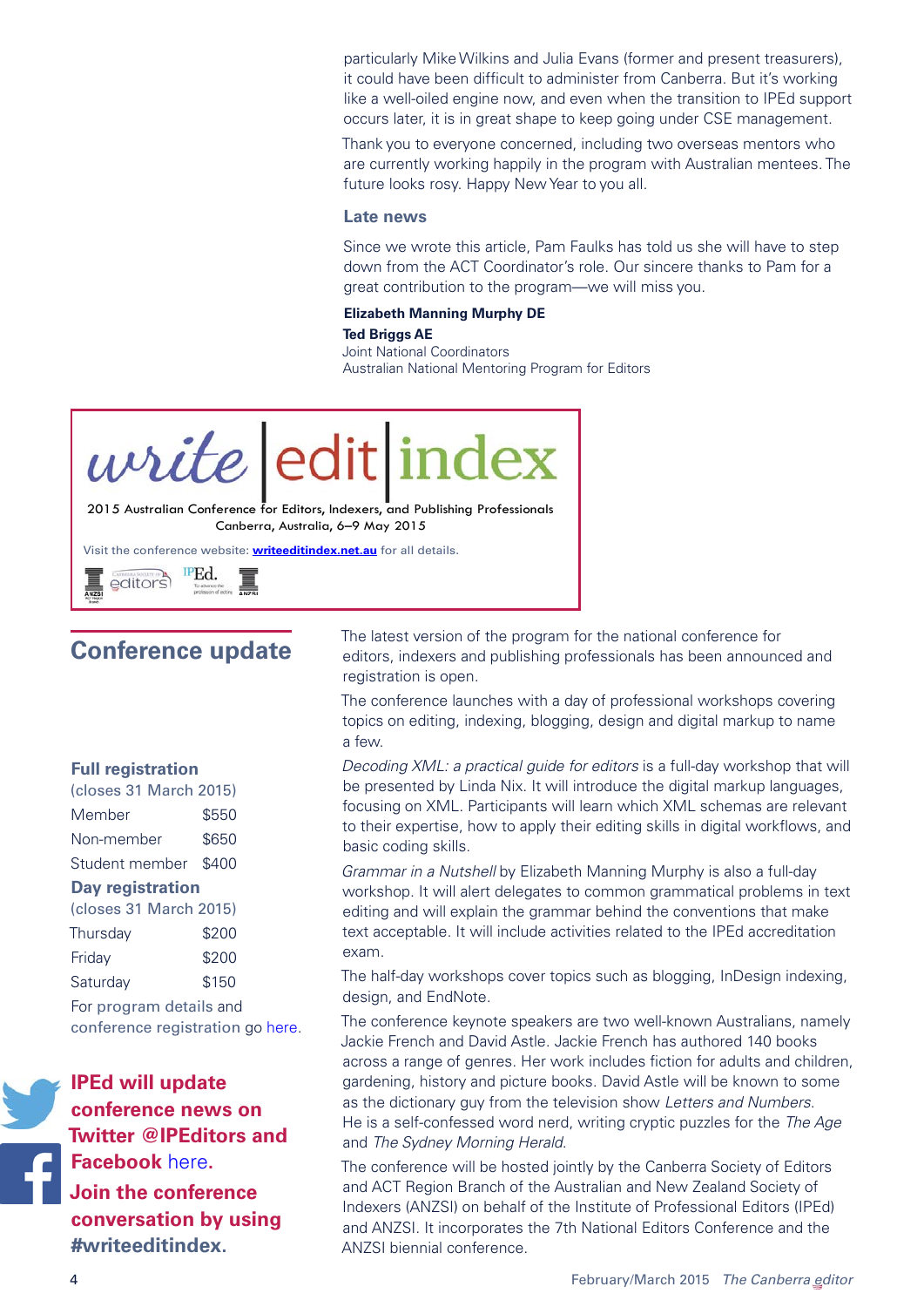# <span id="page-4-0"></span>**IPEd website links for accredited editors (AEs)**

# <span id="page-4-1"></span>**IPEd Notes— September to December 2014**

IPEd offers AEs the opportunity to list their names on the ['Accredited](http://iped-editors.org/Find_an_editor/Accredited_editors.aspx)  [editors](http://iped-editors.org/Find_an_editor/Accredited_editors.aspx)' page of the IPEd website. As an additional service, AEs' names listed on this page can be hyperlinked to their websites, email addresses, LinkedIn profiles or listings on freelance registers or editorial service directories. This is particularly useful for freelance editors looking to promote their services and find new clients.

This service is free. If you are an accredited editor and would like your name linked to one of the above, please send the link together with your name, state and year you became an AE to the IPEd Communications Officer at [communication.iped@gmail.com](mailto:communication.iped@gmail.com). Please allow 48 hours for a link to be added.

### **IPEd Council news**

IPEd has continued to operate with a rotating Chair, given the current workload of councillors.

In November 2014, Ed Highley from the Canberra Society of Editors (CSE) resigned as IPEd Councillor. Ed has undertaken an enormous amount of work for IPEd over the past ten years, including as its inaugural Secretary until 2012. The IPEd Council thanks him for his contribution.

The CSE hopes to nominate a Councillor soon to replace Ed and there is, as yet, no Councillor for Tasmania.

### **Policy changes**

The IPEd Council approved changes to the *[Guidelines for editing research](http://iped-editors.org/About_editing/Editing_theses.aspx)  [theses](http://iped-editors.org/About_editing/Editing_theses.aspx)*. The wording for the pages aimed at students (*Engaging an editor for your theses*) and supervisors (*When your student wishes to engage an editor*) were adjusted to encourage students to engage an editor as early as possible.

The *Training support policy* was renamed the *[Professional development](http://iped-editors.org/site/DefaultSite/filesystem/documents/IPEd%20PD%20support%20for%20societies%20policy.pdf)  [support policy](http://iped-editors.org/site/DefaultSite/filesystem/documents/IPEd%20PD%20support%20for%20societies%20policy.pdf)* to broaden its scope to include professional development and mentoring. It now allows Council to agree annually the total training support amount and the maximum for each society. It also gives Council discretion to allow higher support for smaller societies.

### **Annual report**

The *[Annual Report 2013–2014](http://iped-editors.org/About_IPEd/IPEd_Council/Annual_reports.aspx)* has been finalised and is available on the IPEd website.

### **Accreditation scheme**

Renewal of 2009 accreditation

Of the accredited editors who achieved accreditation in 2009, 27 have applied for accreditation renewal. The Accreditation Board will still consider your application if you were accredited in 2008 and did not renew in 2013. Queries regarding this can be emailed to [abchair@iped](mailto:iped_accred@editorsvictoria.org)[editors.org](mailto:iped_accred@editorsvictoria.org).

### Developing onscreen exam

The Accreditation Board has identified three companies that may be able to distribute electronic versions of the exam safely, securely and reliably. The options include one that offers extensive control over such things as who can access documents, the time they can be accessed for, and what can be done with them. It also includes an audit facility that identifies who opened a document, when they opened it, and what they did with it. Another service offers secure distribution of documents while the third offers a complete online training and assessment option. The option of hiring computer labs to run the exam in an invigilated setting is also being considered.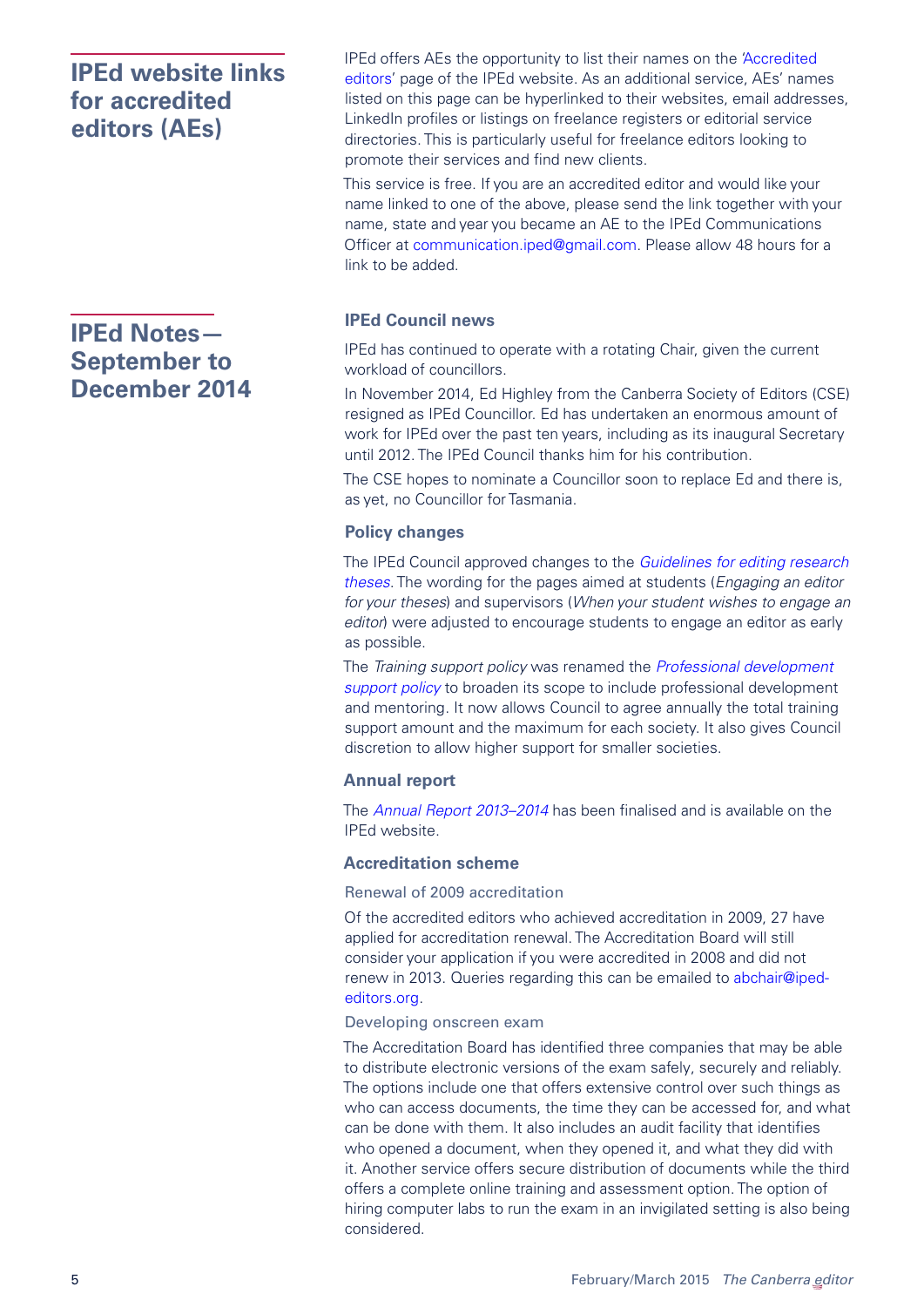To advance the profession of editing The Accreditation Board will investigate these options further with free trials, and hopes to demonstrate and possibly test an onscreen exam at the national conference to gather feedback.

### **The Editors' Association of Canada**

The Editors' Association of Canada will host Editing Goes Global this year. IPEd has agreed to sponsor a speaker to represent IPEd at this conference, and cover the costs of travel, accommodation and the speaker's conference registration. The speaker will be expected to serve on several panels, deliver on more than one topic and address the current IPEd transition process during one of their sessions. They are expected to represent IPEd during networking opportunities and required to write a conference report.

### **IPEd transition project**

The IPEd transition aims to generate a national editors group that will provide advocacy, professional development, networking and support for its members across Australia. The proposed new model for IPEd reflects similar organisations internationally, in particular The Editors' Association of Canada and the Society for Editors and Proofreaders in the UK.

The Working Party 4 (WP4), which is tasked with the transition project, has five project teams that have made significant progress in planning the IPEd transition.

The teams and the status of their progress are as follows:

**•** Legal and governance

Green papers on the draft constitution and branch by-laws of the direct membership model (DMM) have been developed and distributed to presidents of the societies for committee review.

**•** Finance and operations

A rationale for national accounting and banking has been developed and distributed to societies for committee feedback. The societies have been asked to provide data of meetings and financial information for local activities to provide a basis for the development of an initial budget for IPEd DMM and its expenditure policy.

**•** Membership

A green paper on a draft membership structure, including an issues paper, has been distributed to societies for committee feedback.

- **•** Communication A green paper covering the IPEd website, newsletter and social media has been distributed to the IPEd Council and society committees for input.
- **•** Professional development

A green paper has been distributed to IPEd Council and society committees for input.

WP4 is expecting revision of the papers, in response to society committee feedback, to be considered during March and sent to society presidents for distribution to members in April.

Further information on the transition, together with a detailed breakdown and timeline of the process, will be forthcoming.

**Mary-Ann Came AE** IPEd

# **BELS certification**

The US-based Board of Editors in the Life Sciences ([BELS\)](http://www.bels.org/) runs certification exams from time to time and is planning to run one on Sunday 30 August 2015 in Brisbane. Science editors who may be interested in doing the exam should check the BELS website for more information, including application processes and sample questions. I have been in contact with BELS to help set things up and I may be able to answer questions.

**Karin Hosking AE** [chezkaz@gmail.com](mailto:chezkaz@gmail.com)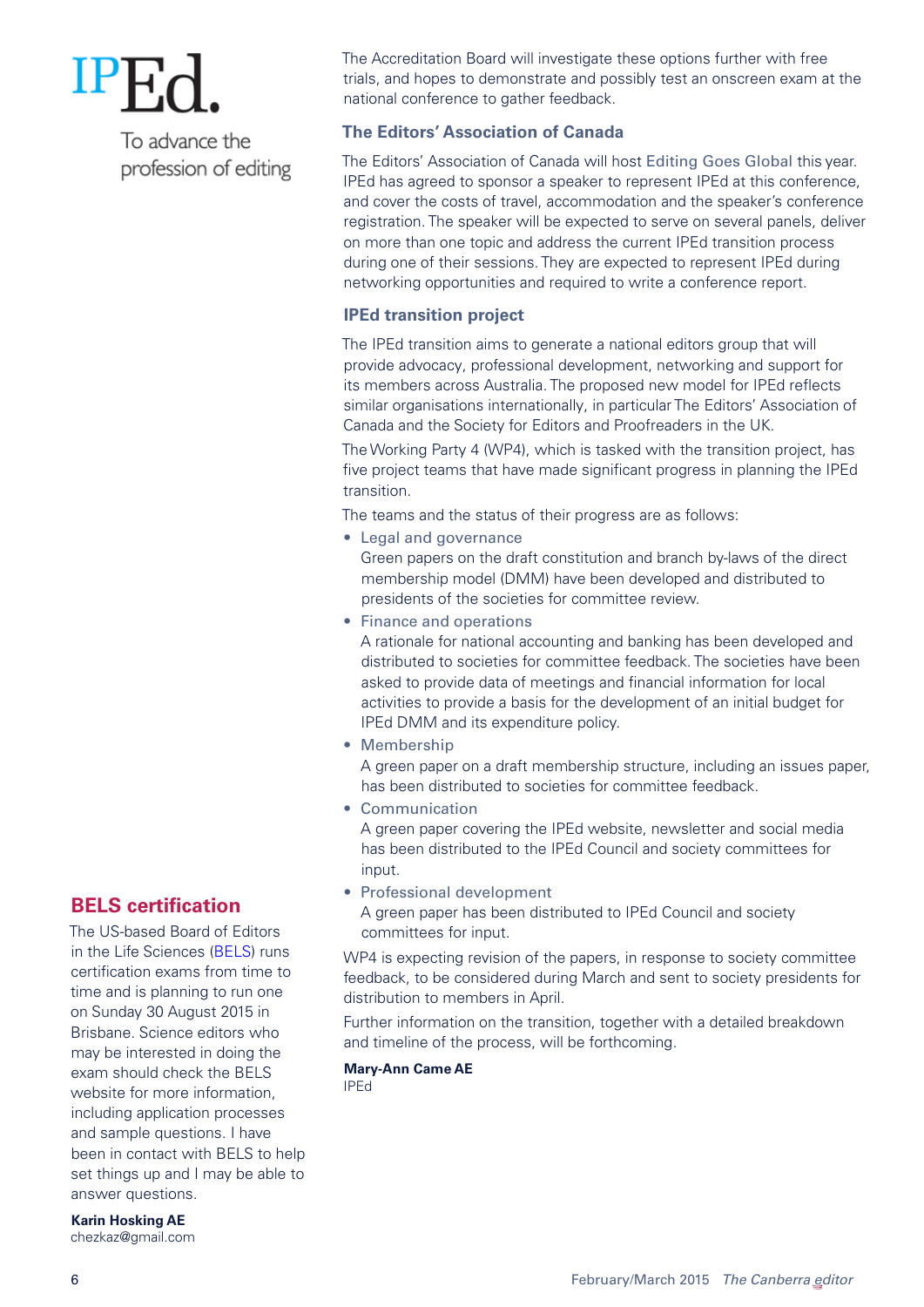**EDITORS'** ASSOCIATION OF CANADA

ASSOCIATION CANADIENNE DES

**RÉVISEURS** 

<span id="page-6-0"></span>The Editors' Association of Canada (EAC) invites CSE members to an **Editing Goes Global** international editing conference in Toronto, 12–14 June, 2015. Editing [Goes Global](http://www.editors.ca/conference/index.html) marks the first time that EAC and similar organisations from around the world will partner for an unparalleled weekend of international networking, learning and fun.

### **Speakers**

The two keynote speakers will certainly garner a lot of attention.

- 1. The Saturday speaker is Carol Fisher Saller, who is one of the editors of the *Chicago Manual of Style* and the editor of the *Chicago Manual of Style's* [Online Q&A.](http://www.chicagomanualofstyle.org/qanda/latest.html) She is also the author of *[The Subversive](http://press.uchicago.edu/ucp/books/book/chicago/S/bo6592224.html)  [Copyeditor: Advice from Chicago \(or, How to Negotiate Good](http://press.uchicago.edu/ucp/books/book/chicago/S/bo6592224.html)  [Relationships with Your Writers, Your Colleagues, and Yourself\)](http://press.uchicago.edu/ucp/books/book/chicago/S/bo6592224.html)*.
- 2. The Sunday speaker is Katherine Barber, editor-in-chief of the *[Canadian](http://www.oxfordreference.com/view/10.1093/acref/9780195418163.001.0001/acref-9780195418163)  [Oxford Dictionary](http://www.oxfordreference.com/view/10.1093/acref/9780195418163.001.0001/acref-9780195418163)* and author of *[Only in Canada, You Say](http://www.oupcanada.com/catalog/9780195429848.html)* and *[Six Words](http://www.oupcanada.com/catalog/9780195427080.html)  [You Never Knew Had Something to Do with Pigs](http://www.oupcanada.com/catalog/9780195427080.html)*.

The conference will feature other [speakers](http://www.editors.ca/conference/2015/speakers) from the US, the UK, Ireland, New Zealand and Canada. They include experts in print and online publishing, as well as in the government, corporate, not-for-profit, writing and communications sectors.

### **Partners**

In addition to international editing partners, EAC teamed up with the Professional Writers Association of Canada. This will give attendees access to three full days of sessions on editing, writing and communications.

### **Fees and registration discounts**

Please visit the conference [registration page](http://www.editors.ca/node/2772) for more information on fees, as well as discounts on travel and accommodation.

### **Member sponsorship**

Some international editing and writing organisations would sponsor an editor for the conference by paying travel and/or registration expenses. If you are interested in rewarding a deserving editor in your organisation in this way, please contact Gael Spivak ([Director\\_Training@editors.ca\)](mailto:Director_Training@editors.ca) for information.

Canada welcomes the world in June. We hope you will join us.

### **Pamela Hewitt AE**

on behalf of **Greg Ioannou** and **Gael Spivak**, Conference co-chairs

The Australian and New Zealand Society of Indexers Inc. (ANZSI) invites nominations for [the John Simkin Medal](http://www.anzsi.org/site/medal.asp). The John Simkin Medal was previously known as the [ANZSI Medal](http://www.anzsi.org/site/medal_win.asp). The ANZSI Medal was first awarded in 1985 and offered annually until 2013, when it became biennial. This has been renamed in honour of John Simkin, one of the founding members of the ANZSI.

This award recognises an outstanding index to a book compiled in Australia or New Zealand. The winning index must be of the highest calibre and substantial. The subject matter should be complex, and the language, form and structure should demonstrate the indexer's expertise in serving the primary needs of the text and the reader. The subject matter of the book is not restricted.

A completed nomination form and a hard copy of the book or a link to the electronic file of both book and index are required. Applications for this close on Friday 20 March. Locate information and the [nomination form](http://www.anzsi.org/UserFiles/file/John-Simkin-Medal-nomination-form-2015.pdf) on the [ANZSI website.](http://www.anzsi.org/site/medal.asp) The inaugural John Simkin Medal will be presented to the winner at the [conference,](http://writeeditindex.net.au/) **Write | Edit | Index**.

# <span id="page-6-1"></span>**John Simkin Medal 2015**

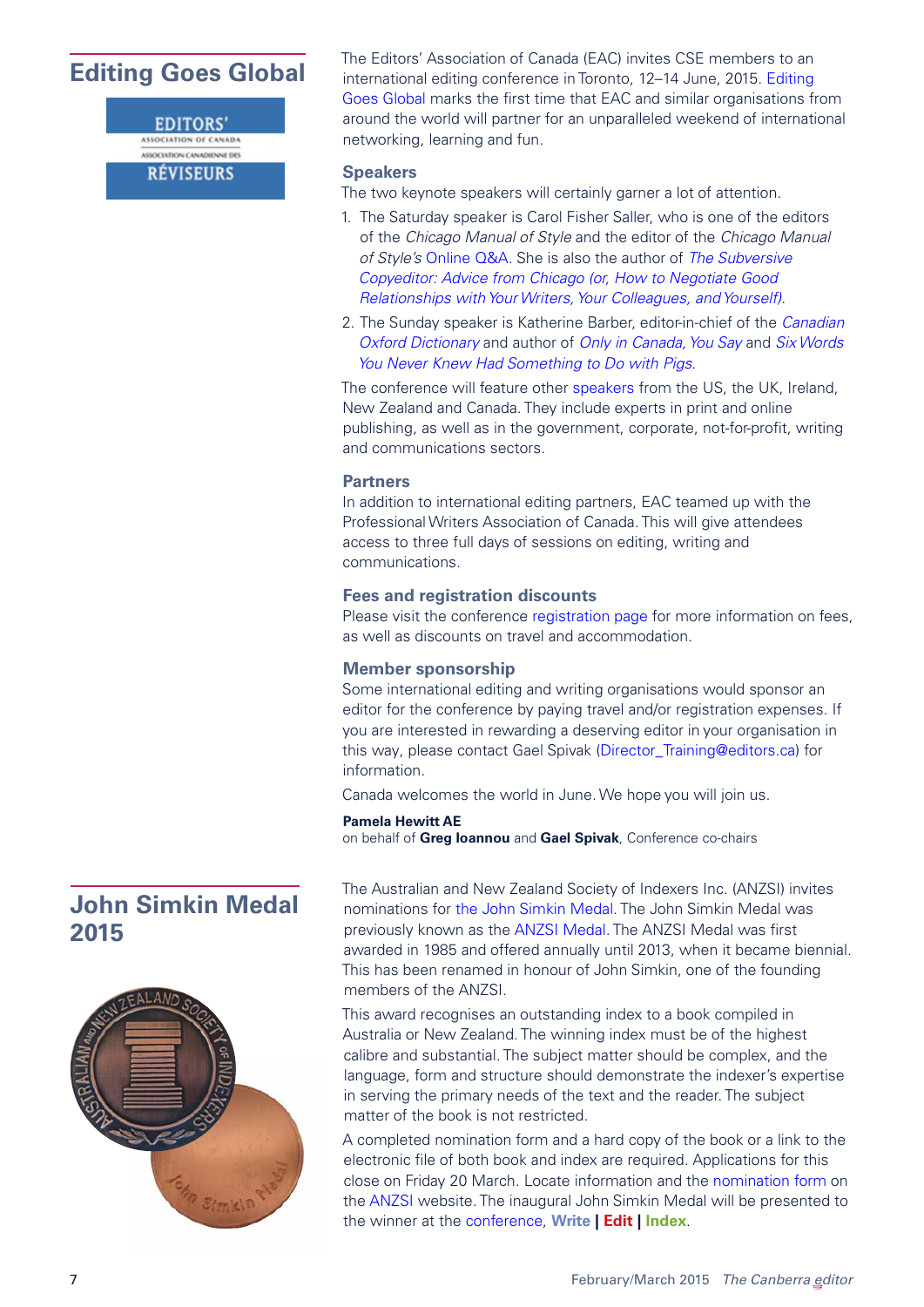# <span id="page-7-0"></span>**General meetings update**

As we continue enjoying the generosity of the National Library of Australia in allowing us to use the Ferguson Room free of charge, we also enjoy the generosity of presenters in giving their time to speak at our monthly meetings.

Although details of each month's speaker are posted on our website, and also distributed through our broadcast emails, I thought you might like a small taste of what is to come.

In March, Alexi Paschalidis, co-founder of MasterDocs (an online author collaboration tool), will share his expertise—Agile authoring and collaboration in the cloud. Living in a world of hyper-connectivity, instant-everything and high demands from content consumers for digital delivery, the processes of authoring and editing are increasingly happening online. David will show us the digital landscape from document creation to publishing and explore the relationship between digital publishing and document collaboration in the cloud.

In April, coinciding with his visit to Canberra for the **Write | Edit | Index**, John Linnegar will share his thoughts—The business of editing. Although John lives in South Africa, he is part of our mentoring program and his PhD research focuses on finding an effective model for mentoring text editors online.

And to top off the first few months of the year, Steve Lewis and Chris Uhlmann will share their experiences in writing their novels *Marmalade Code* and *Mandarin Files*, respectively. Steve and Chris are wellknown journalists but have proved they are also successful fiction writers.

### **Pam Faulks**

General Meetings Coordinator



<span id="page-7-1"></span>**Vale Pete Martensz** Peter Nigel Martensz died on 18 November 2014, aged 72. A memorial **Vale Pete Martensz** service to celebrate his life was held on 12 December at the Canberra Grammar School chapel.

> Pete, as we knew him in the Canberra Society of Editors, was our treasurer for several years, and was so highly thought of for his work in that role that the then committee voted to upgrade him to honorary full member, although he had joined as an associate member.

> Pete was known in many circles for his courtesy, his friendliness, his politeness and his kindness. He was a gentle soul, and nothing was too much trouble for him.

He was a student at Canberra Grammar School, and when he left school he went west to become a jackeroo. After that, he moved back to Canberra and joined the CSIRO, where he stayed for most of his working life. His work there was with seed collection, and he made many field trips around the north and north-east of Australia, collecting seeds and then identifying and cataloguing them. His computer skills were substantial, and he set up databases at the CSIRO for the cataloguing of the seeds from his field trips. After his CSIRO days, he built on the publication skills learnt there to start his own business, PNMedit.

As with his meticulous work as a botanist and field officer, and his huge contribution to the Canberra Society of Editors, Pete never did anything by halves. As his brother Paul said at Pete's memorial service: 'Once he went for something, he went the whole hog'. He claimed a long-distant Scottish relative, so adopted the kilts of Murray of Elibank and of the Duke of Rothesay, and frequently came to meetings and always formal dinners wearing the kilt, of which he was very proud. He joined a Scottish country dancing club and worked hard at the moves until he perfected them. He had a penchant for very hot curries and was noted for his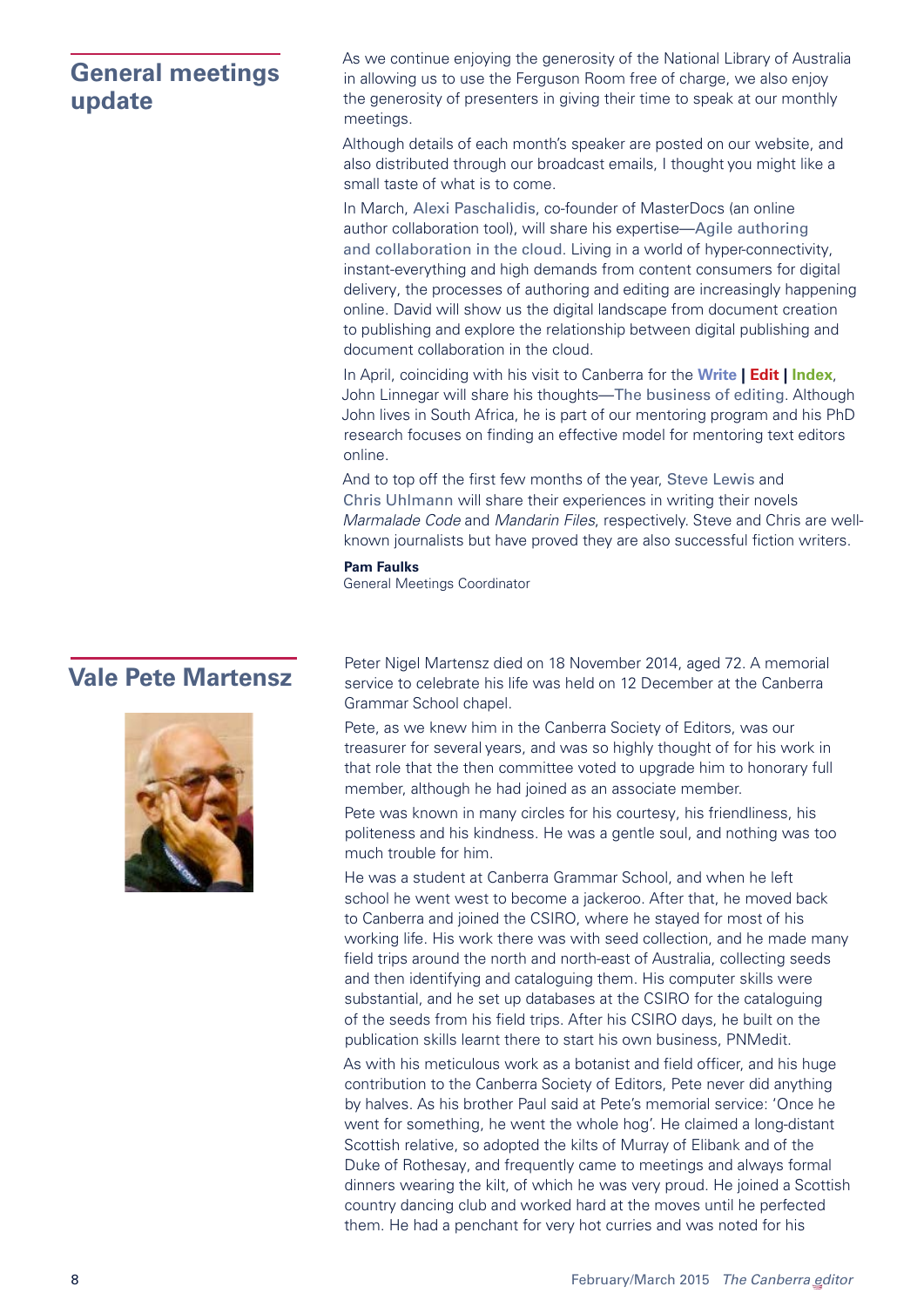lunches at which hot curries were served. He loved animals and, as well as owning dogs, he devoted a lot of time to animal welfare, particularly the plight of Asian bears.

In recent times, Pete developed a deep interest in the spiritual side of human existence, and this seemed to bring him a great sense of peace. In his final days, he was at peace and accepting of his approaching death.

We will remember Pete for his contribution to the Canberra Society of Editors, his twinkling eyes, and the sense of humour that shone through. Farewell, Pete—friend, colleague, all-round kind person.

### **Elizabeth Manning Murphy DE** Committee, CSE

**Ann Parkinson** Former Committee member, CSE

Society members came together in the final week of November to share a delightful early Christmas dinner at the Brassey of Canberra in Barton. As promised, it was an evening of excellent company, great food and outstanding networking.

We were privileged that David Vernon, Chair of the Board of the ACT Writers Centre, joined us as our guest speaker. David presented on the role of the Writers Centre, a bit about its history, and, importantly, how we can work together.

Like its Chair, the ACT Writers Centre is vibrant and active: there are writers groups, two resident bloggers, a manuscript assessor service, 'Invite a Writer' scheme, and annual awards for publishing, poetry and short stories. And as for ways to work together … doesn't every writer need a good editor?

### **Pam Faulks**

General Meetings Coordinator

Happy groups of CSE members enjoying Christmas dinner, 2014.





Photographs by Elizabeth Manning Murphy



<span id="page-8-0"></span>**Christmas dinner at** 

**The Brassey** 

Guest speaker, David Vernon, Chair of the Board, ACT Writers Centre.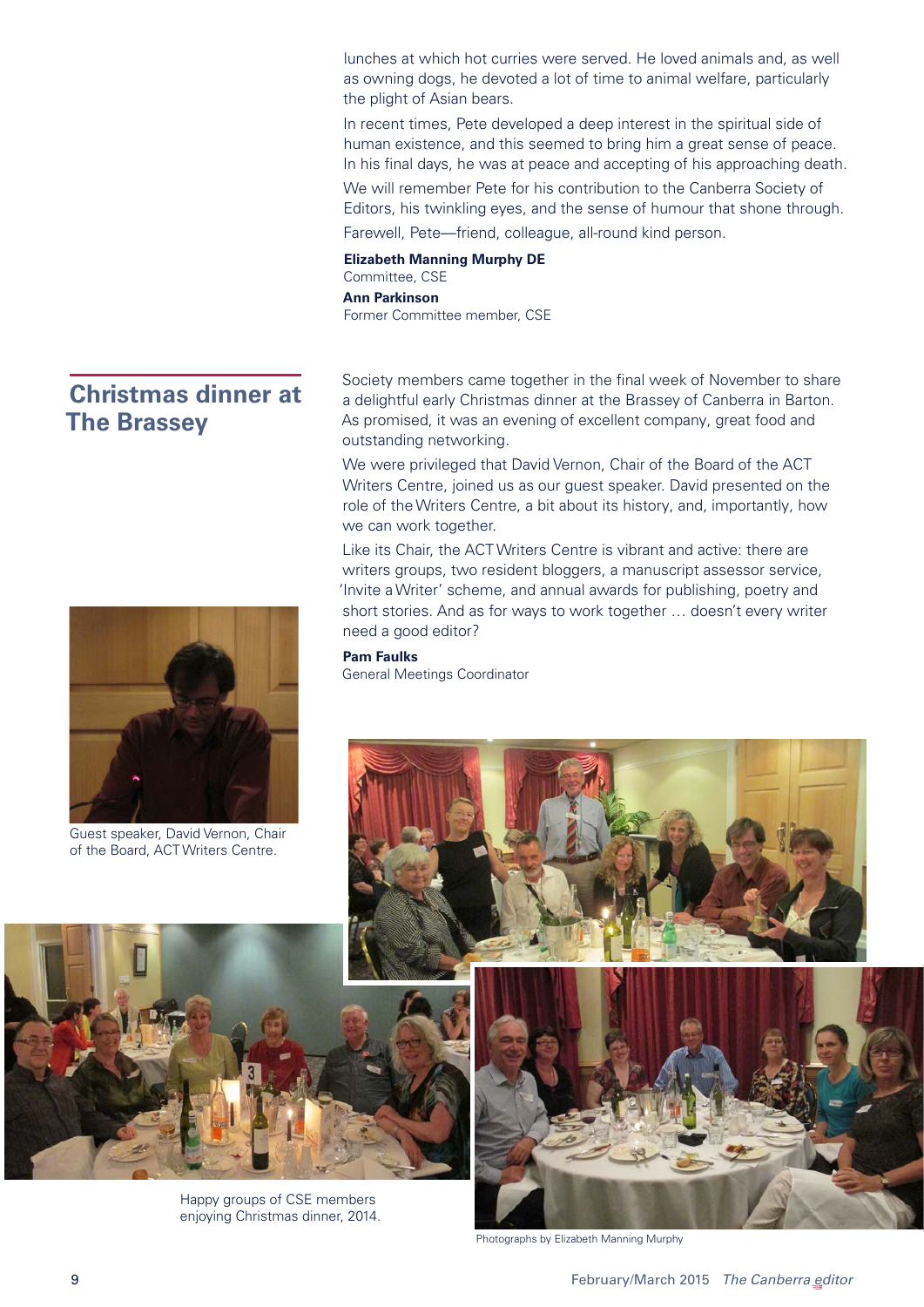# <span id="page-9-0"></span>**February general meeting**



The ever ebullient and entertaining David Whitbread on making miracles happen.



Thanks David! A pink bag to match David's colourful tie (we're sure Alan put something nice in the bag).

### **Managing 'miracle' publishing projects**

At the 25 February general meeting of the Canberra Society of Editors, attendees were treated to an informative and engaging presentation by David Whitbread about working within tight publishing timeframes. David is the Corporate Communications Manager at the Australian Government Solicitor (AGS).

David started his talk with giving each attendee a gift—*AGS CX: Looking forward, looking back*, a souvenir publication commemorating 110 years of the Commonwealth Crown Solicitor's Office and the Australian Government Solicitor from 1903 to 2013. Its production was the first 'miracle' publishing tale that David told.

Although publishing the history of AGS had been considered for a while, the early–mid-2013 timing of the final decision to go ahead with the publication launch date in July 2013 meant David and his team had to pull it together quickly. It was to include not only the history of AGS, but biographical information about central people and also historical context for critical events.

Research, writing, editing, designing, picture research and clearances, printing and distribution were all done in an incredibly tight timeframe. Luck helped at times. David related getting permission to use an old photograph to accompany a case study. He was initially told the family member might not come in from the bush for months, but the person was contacted within days—and gave permission.

Hard work, clear text, archival and modern photographs, and deft use of design features like colour, text font and layout patterns resulted in an attractive and interesting booklet—done quick smart! Incidentally, the publication was a finalist in the 'Excellence in digitally printed collateral' category in the PAGE Creative Excellence Awards, Canberra, in November 2013.

The resounding success and excitement of this publication fortunately/ unfortunately led to another 'miracle' publishing project! In 2014, AGS decided to publish a second booklet, with a timeline as tight as or tighter than the first.

The evening's second gift was *AG 30: Recollections, reflections*, a booklet celebrating 30 years of AGS operating under its present name. The story is told through source documents of the time including annual reports, legislation, staff newsletters, government reviews, emails and media reporting. Pertinent to meeting the timeline, all the material used already had clearance, but was edited to current AGS style.

Working to a set launch date (again in July!), David and co-workers raced through the work: two weeks for research, two weeks for writing, four weeks for laying out, one week for printing. They borrowed and reflected some design elements from the earlier booklet—gold there, silver here; Roman numerals there, Arabic numerals here; text on cover there, images of people here—which allowed them to present the two volumes as related yet different. In the end, they met their deadline with time to spare—the books arrived from the printer six weeks before the launch!

In summing up, it was agreed that David had shown us all how an old expression could be reworded successfully to 'work can be compressed to fill the time available' when facing the critical demands of immovable deadlines.

David will be talking at the 2015 **[Write | Edit | Index](http://writeeditindex.net.au/)** Australian [conference](http://writeeditindex.net.au/) on the one-page style guide.

**Sonja Chandler AE CSE**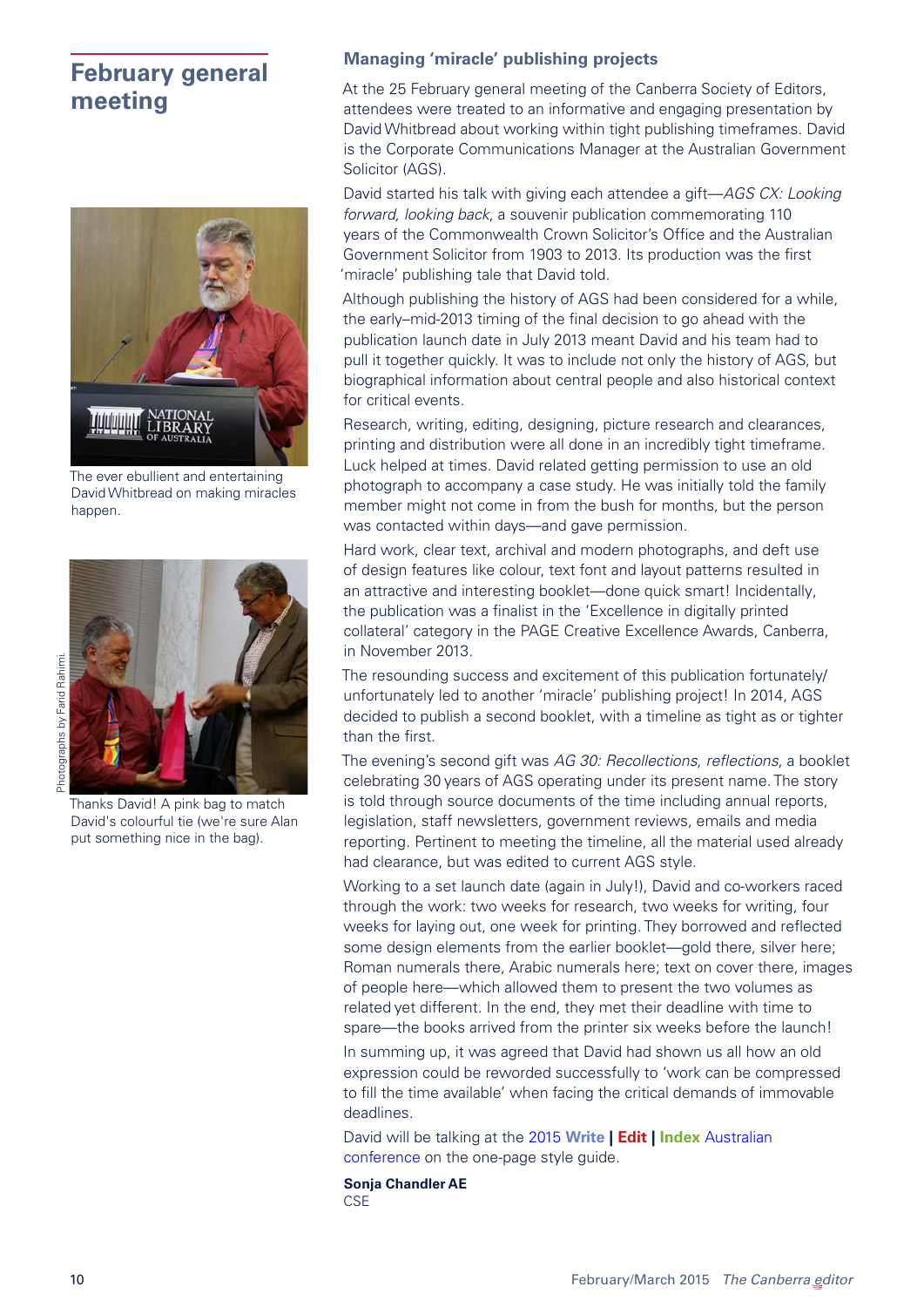# <span id="page-10-0"></span>**Letter to the Editor Still time for a rethink on IPEd**

I wish to inform those of my fellow members who might be interested that I am no longer the Society's nominee on the Council of the Institute of Professional Editors Limited (IPEd). I resigned the position of IPEd Councillor for the Canberra Society of Editors (CSE) in November 2014 when it became clear to me from the content and tenor of the documents emerging from the IPEd transition project working groups that I could no longer, as stipulated by the Corporations Law, 'be bound to act in the interests of the Company as a whole', rather than those of the society that nominated my appointment.

The decision to resign was hard for me, because my work for IPEd and its predecessor the Council of Australian Societies of Editors (CASE) had lasted more than 10 years, six of them as its secretary. But I am also a longstanding member of CSE, which I joined more than 20 years ago in 1994. Under the circumstances now unfolding, my commitment is to CSE and, to the extent that it might be possible, the other six Australian societies of editors.

The currently envisaged endpoint of the review and transition process involving IPEd and its member societies, which is now in its fourth year, is the winding-up of the societies as fully autonomous agencies. They will instead become branches under the overall administrative and financial control of a new national body with a reach far exceeding that agreed to by the members who voted for the establishment of IPEd just seven years ago.

There is no question that, in its short lifetime and in its current form, IPEd has done excellent work in terms of establishing and running the national accreditation scheme, the primary reason for its creation, but there has been, for some time now, general agreement that it has insufficient funds to extend and enhance the scheme and complete the other tasks envisaged for it. Given that, why didn't we, the owners of IPEd, vote in November 2013 to simply give it more money, rather than opting to commit group suicide via the direct membership model?

The seven Australian societies of editors have been for the past 20–30 years eminently successful associations providing their members with pertinent and valued services—that is certainly the case for CSE. As far as I know, all the societies are financially sound; indeed, some have, apparently, quite substantial surpluses. The societies have, among their members, enormous capabilities; witness, for example, their capacity to organise and run, with minimal outside help, apposite professional development activities and highly successful and profitable national conferences.

The currently envisaged outcome of the transition process is perverse: an agency that was declared to be in a bit of trouble four years ago is possibly now on the threshold of ingesting the seven societies of editors that created it. The parents will revert to children! What is the sense in agreeing to the sacrifice of the societies to 'save' IPEd when all it needs is greater funding? It's a proven organisation; let's just give it the money to do its job and also keep the societies in the form that has well served us for so long. It seems to me that there are huge risks involved in doing otherwise.

Sincerely,

### **Ed Highley**

Honorary Life Member, CSE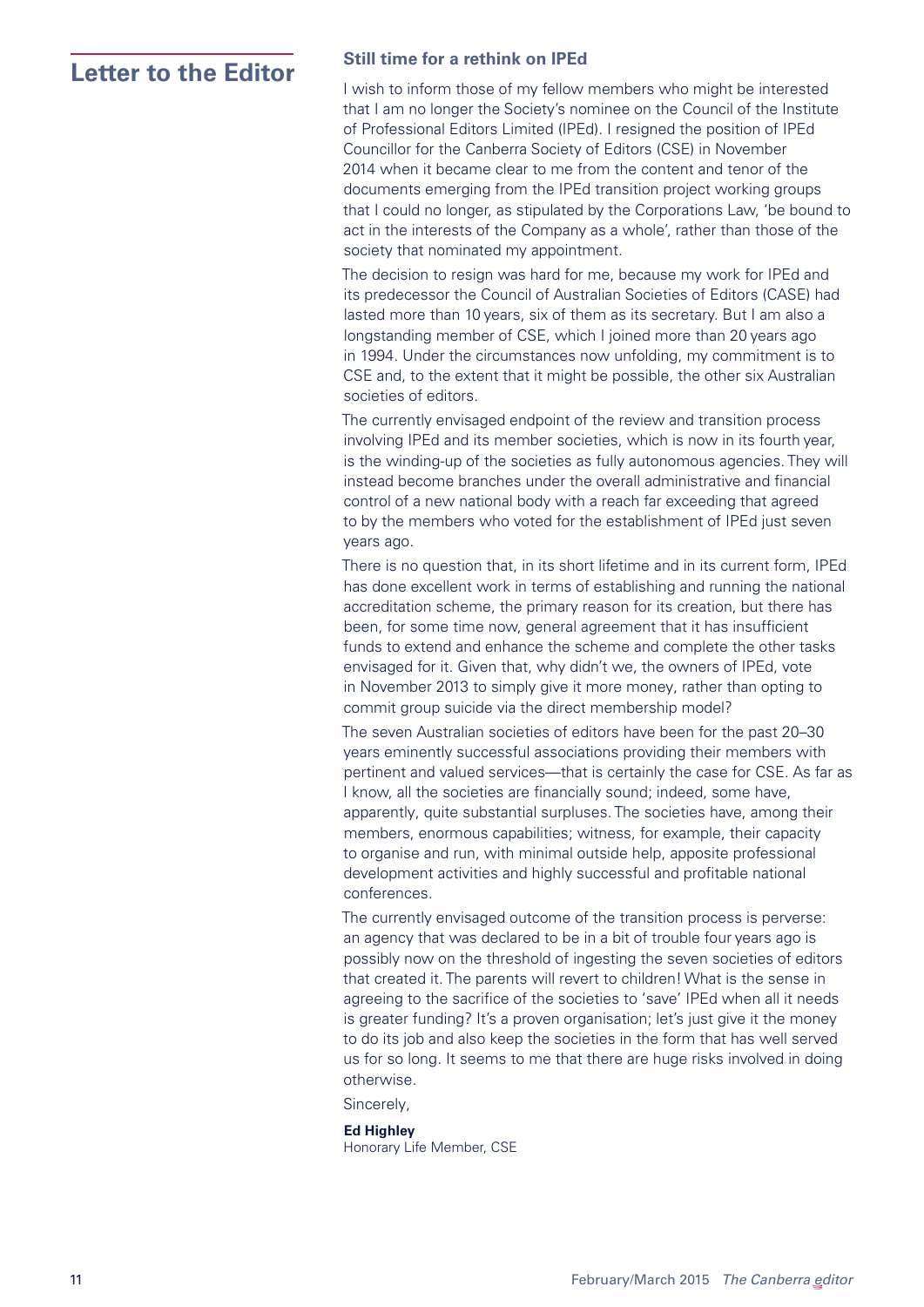# <span id="page-11-0"></span>**Book review**



*Clear and Concise* is available from most bookshops, RRP \$24.99, or as an e-book from Amazon and other suppliers.

### *Clear and Concise: Become a Better Business Writer*

### *by* Susan McKerihan

Published by Black Inc. publishing in February 2015, this little gem sits at 180 pages. One of the best aspects of the book is its practical and straightforward advice about how writers can craft clear and uncluttered sentences. Susan imparts sound suggestions for structuring sentences and choosing the right words without a complex discussion of the grammatical concepts. She lists several simple techniques that, if applied, would dramatically improve clarity, precision and readability. These, combined, provide a cumulative set of building blocks to better sentences.

The book is riddled with examples from everyday business writing that business writers will readily relate to as well as entirely useful checklists, such as how to use real verbs instead of nominalisations of verbs, and options for simple, elegant words instead of complex multi-syllable ones. The writing techniques covered get right to the heart of how to avoid wordy business writing. As Susan writes on page 46: "... truly impressive thinkers prove themselves through the power of their message and the quality of their insights, not through their use of fancy or multi-syllable words. And good writers avoid such language because they want to make every word count."

Like most books on writing, Susan's book has a chapter on document purpose and structure. While this contains some sound suggestions, it would benefit from the inclusion of some better practice examples of, for instance, setting the context for a report or an elegant and concise conclusion, to mirror the approach taken in relation to better sentences. It is difficult for writers to practise good structure without clear examples. *Clear and Concise* also does not have an index, which some readers may have appreciated.

Overall, I highly recommend the book—it is superbly easy to read and the techniques and suggestions imparted are imminently practical and doable. If Susan's aim is to indeed improve the clarity and precision of business writing, this book is well on track, and good value for the price.

### **Kaaren Sutcliffe AE**

Vice President, CSE



*The church ladies do the email rounds from time to time, bringing with them much hilarity. As editors we enjoy their misspellings—and the resulting double entendres—immensely, because that's our nature! In two consecutive issues, we'll be cackling along as we read their unfortunate mistakes and conjure up the embarrassing situations that might result from them. Here's the first set of not-soimprobable mistakes.*

### **Ara Nalbandian**

Scouts are saving aluminium cans, bottles and other items to be recycled. Proceeds will be used to cripple children.

The sermon this morning: 'Jesus Walks on the Water'. The sermon tonight: 'Searching for Jesus'.

Ladies, don't forget the rummage sale. It's a chance to get rid of those things not worth keeping around the house. Bring your husbands. Don't let worry kill you off—let the Church help.

Miss Charlene Mason sang, 'I will not pass this way again', giving obvious pleasure to the congregation.

For those of you who have children and don't know it, we have a nursery downstairs.

Next Thursday, there will be try-outs for the choir. They need all the help they can get.

Irving Benson and Jessie Carter were married on 24 October in the Church. So ends a friendship that began in their school days.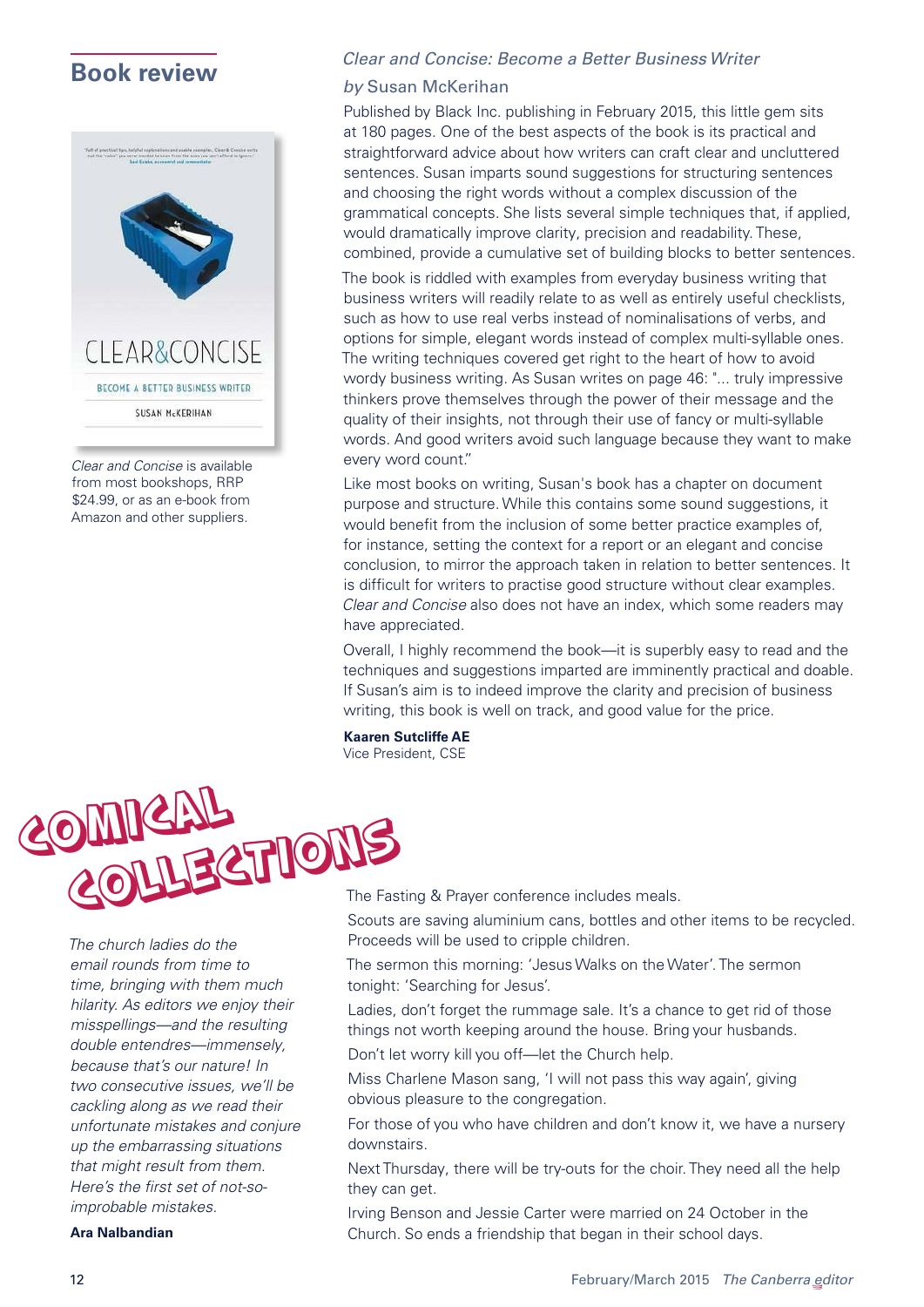# <span id="page-12-0"></span>**Taking in the shortcuts**

### **Changing the keyboard focus without using the mouse**

In the previous issue of *The Canberra editor*, I gave examples of how to work with the Microsoft Word Ribbons. We can also work with the ribbon by moving the keyboard focus among the tabs and commands until we find the desirable function to apply. The following examples from Microsoft Word Help files show ways to move the keyboard focus without using the mouse.

| To do this                                                                                                                                                                                                           | <b>Press</b>                                                                                                   |
|----------------------------------------------------------------------------------------------------------------------------------------------------------------------------------------------------------------------|----------------------------------------------------------------------------------------------------------------|
| Select the active tab and show the access keys.                                                                                                                                                                      | ALT or F10. Press either of these keys again<br>to move back to the Office file and cancel<br>the access keys. |
| Move to another tab.                                                                                                                                                                                                 | ALT or F10 to select the active tab, and then<br>LEFT or RIGHT ARROW.                                          |
| Move to another Group on the active tab.                                                                                                                                                                             | ALT or F10 to select the active tab, and then<br>CTRL + RIGHT or LEFT ARROW to move<br>between groups.         |
| Minimize (collapse) or restore the ribbon.                                                                                                                                                                           | $CTRL + F1$                                                                                                    |
| Display the shortcut menu (shortcut menu: A menu that<br>shows a list of commands relevant to a particular item. To<br>display a shortcut menu, right-click an item or press SHIFT +<br>F10.) for the selected item. | $SHIFT + F10$                                                                                                  |
| Move the focus to select the active tab, your Office file, task<br>pane, or status bar.                                                                                                                              | F <sub>6</sub>                                                                                                 |
| Move the focus to each command in the ribbon, forward or<br>backward.                                                                                                                                                | ALT or F10, and then TAB or SHIFT + TAB                                                                        |
| Move down, up, left, or right among the items in the ribbon.                                                                                                                                                         | DOWN ARROW, UP ARROW, LEFT ARROW,<br>or RIGHT ARROW                                                            |
| Go to the selected command or control in the ribbon.                                                                                                                                                                 | <b>SPACE BAR or ENTER</b>                                                                                      |
| Open the selected menu or gallery in the ribbon.                                                                                                                                                                     | <b>SPACE BAR or ENTER</b>                                                                                      |
| Go to a command or option in the ribbon so you can change it.                                                                                                                                                        | <b>ENTER</b>                                                                                                   |
| Finish changing the value of a command or option in the ribbon,<br>and move focus back to the Office file.                                                                                                           | <b>ENTER</b>                                                                                                   |
| Get help on the selected command or control in the ribbon. (If<br>no Help article is associated with the selected command, the<br>Help table of contents for that program is shown instead.)                         | F <sub>1</sub>                                                                                                 |



over 140 members of the Canberra Society of Editors, and to state and territory editors societies, affiliated societies, and interested organisations.

The newsletter is distributed via email blast, and is also available for viewing or downloading at

### [www.editorscanberra.org](http://www.editorscanberra.org)

Regular features include IPEd news, professional development, mentoring news, updates of the IPEd/ANZSI conference 2015, interesting and relevant articles and much more.

### **Costs** (subject to review) **and specifications**

| $\sqrt{\$40}$ | $\vert$ 1 col. | $\sqrt{64 \times h}$ 273 mm   |
|---------------|----------------|-------------------------------|
| 560           |                | $1/2$ page   w 180 x h 140 mm |
|               | $$120$  1 page | w 178 x h 273 mm              |

Artwork is to be supplied as jpg/png/ tiff. RGB, 72 ppi.

Alternatively, you may forward your logo and text to the Assistant Editor, Gab Lhuede, who will provide a basic design for your ad and provide a pdf file for one round of proofing only.